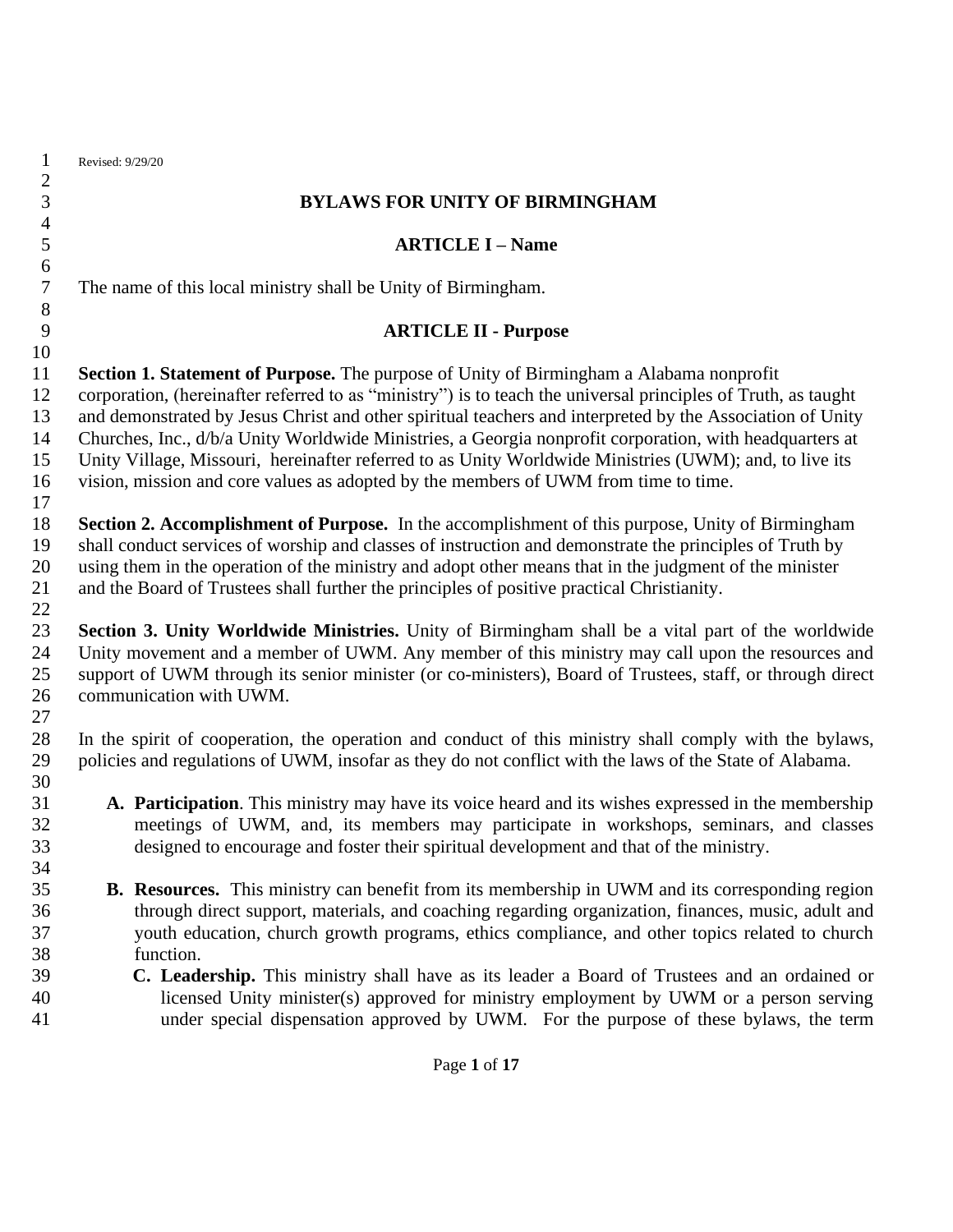- **D. Teaching.** The principles of practical Christianity shall be taught through this ministry using methods, textbooks, literature, and other materials consistent with the guidelines of UWM.
- **E. Comply with Requests.** The ministry shall comply with all requests for identifying information from UWM, including, but not limited to copies of the ministry's:
- 1. Articles of Incorporation;

- 2. Bylaws whenever updated;
- 3. Deeds to properties owned by the ministry;
- 4. Form SS-4, Application for Employer Identification Number, once it has been returned by 54 the IRS to the ministry;
- 5. Form 8822-B, Change of Address or Responsible Party.
- **F. Reports.** The ministry shall make annual reports to UWM as required.

"minister" shall include a person serving under special dispensation of UWM.

#### **ARTICLE III - Office and Official Records**

 **Section 1. Principal Office.** The principal executive office of the ministry shall be fixed by the Board of Trustees. Said office shall be in Jefferson County, Alabama, or at such other place within Alabama as the Board of Trustees hereafter shall designate. The ministry may also have offices at such other place or places as the Board of Trustees may from time to time designate.

 **Section 2. Official Records.** Records of membership, finances, donation, corporate minutes, and other records required by law or as designated by the Board of Trustees shall be maintained at the principal office of the ministry. Confidential documents are available only for use by the Board of Trustees the minister(s), or designated professional staff and advisors. Non-confidential documents are available to members.

**ARTICLE IV - MEMBERS**

 **Section 1. Qualifications.** A member of Unity of Birmingham shall endeavor to live in accord with the principles of love and truth as taught by Jesus Christ and Unity and to further the work of this ministry through active interest, participation, love, and support.

 **Section 2. Membership Application.** Anyone who has reached the age of thirteen (13) desiring membership in Unity of Birmingham shall file an application for membership with the ministry office. In addition, prospective members may need to meet additional requirements according to current ministry policy. The application shall be presented to the Board of Trustees at its next regular meeting. A majority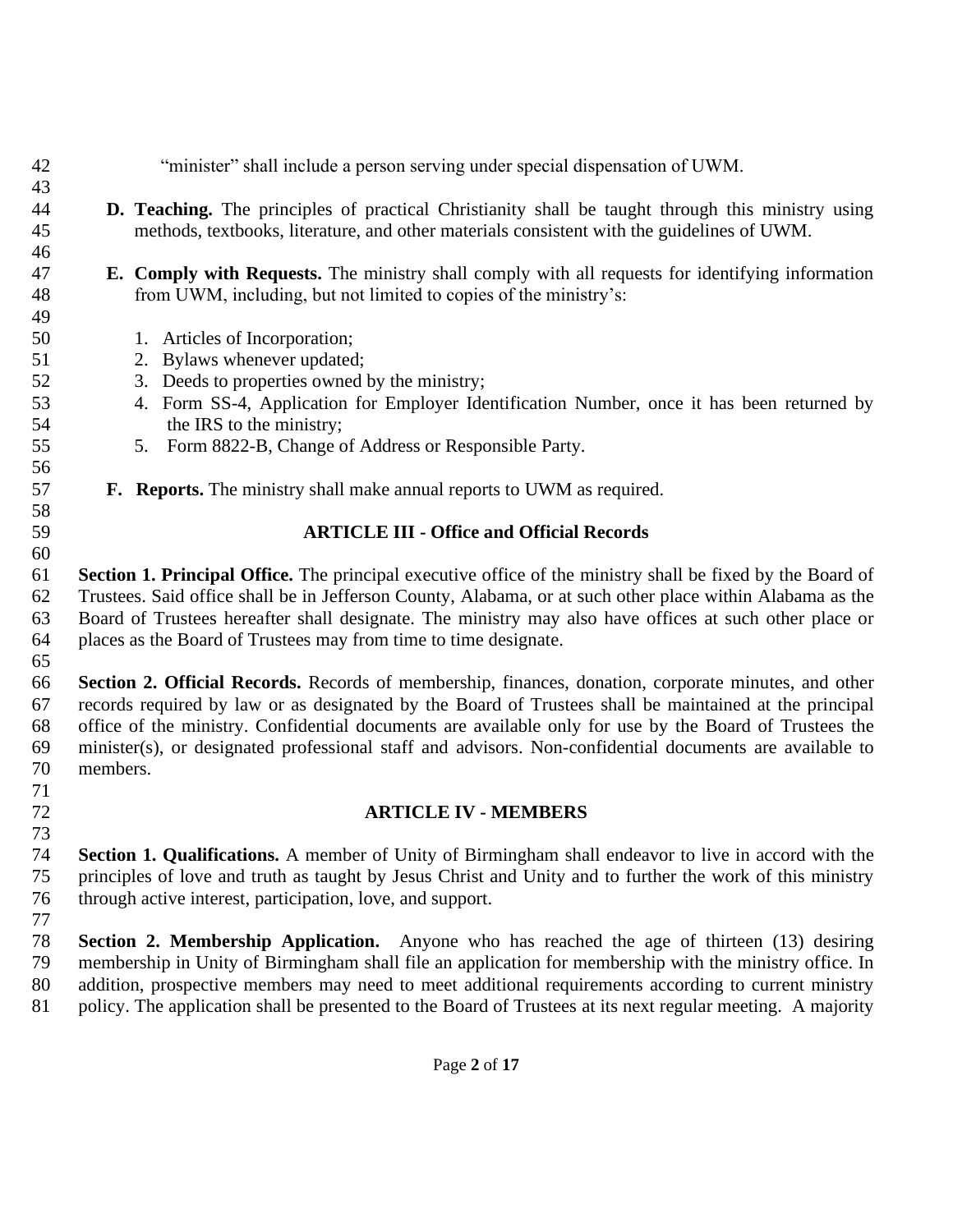vote of the trustees present and voting shall be required for the applicant to become a member. The applicant shall be notified of the board's action by the Board Secretary. All staff ministers and active licensed Unity teachers are considered members of this ministry.

## **Section 3. Membership.**

- 1. **New Members.** Sixty (60) days after acceptance, a new member shall have voting rights at all 89 membership meetings up through and including the next regularly scheduled annual 90 membership meeting after joining the church.
- 2**. Existing Members.** To retain membership rights, each member must indicate a desire to remain a member by completing and returning to the church a yearly membership renewal document as approved by the Board of Trustees. If no current membership document is on file prior to, or at, the annual membership meeting, that person becomes a former member and cannot serve on the Board of Trustees or vote at any membership meeting.
- 3. **Youth Members.** At the option of the local ministry, youth membership may be established under the following provisions:
- a. Youth membership is open to those who are no less than thirteen (13) years of age and no 102 more than seventeen (17) years of age.
- b. A youth member shall have the right to speak at all meetings which members have the right to speak. Youth members shall be ineligible to vote at the annual and special business meetings. Upon obtaining the age of eighteen (18) a youth member becomes a voting member.
- c. Youth members are not eligible to serve as members of the Board of Trustees.
- d. Any additional qualifications for youth membership shall be at the discretion of the local ministry.
- **Section 4. Reinstatement of Former Members.**
- 1. **Reinstatement within two years.** Former members, who wish to return to membership within the first two years after losing membership, who meet membership qualifications and fill out a yearly membership renewal document**,** and when approved by the Board of Trustees, shall be reinstated as members. In order to vote at a membership meeting such members must fulfill these requirements at least sixty (60) days before a membership meeting.
- 2. **Reinstatement after two years.** Persons who have not been members for two (2) years or more and desire to return to membership may reapply in the same manner required of new members.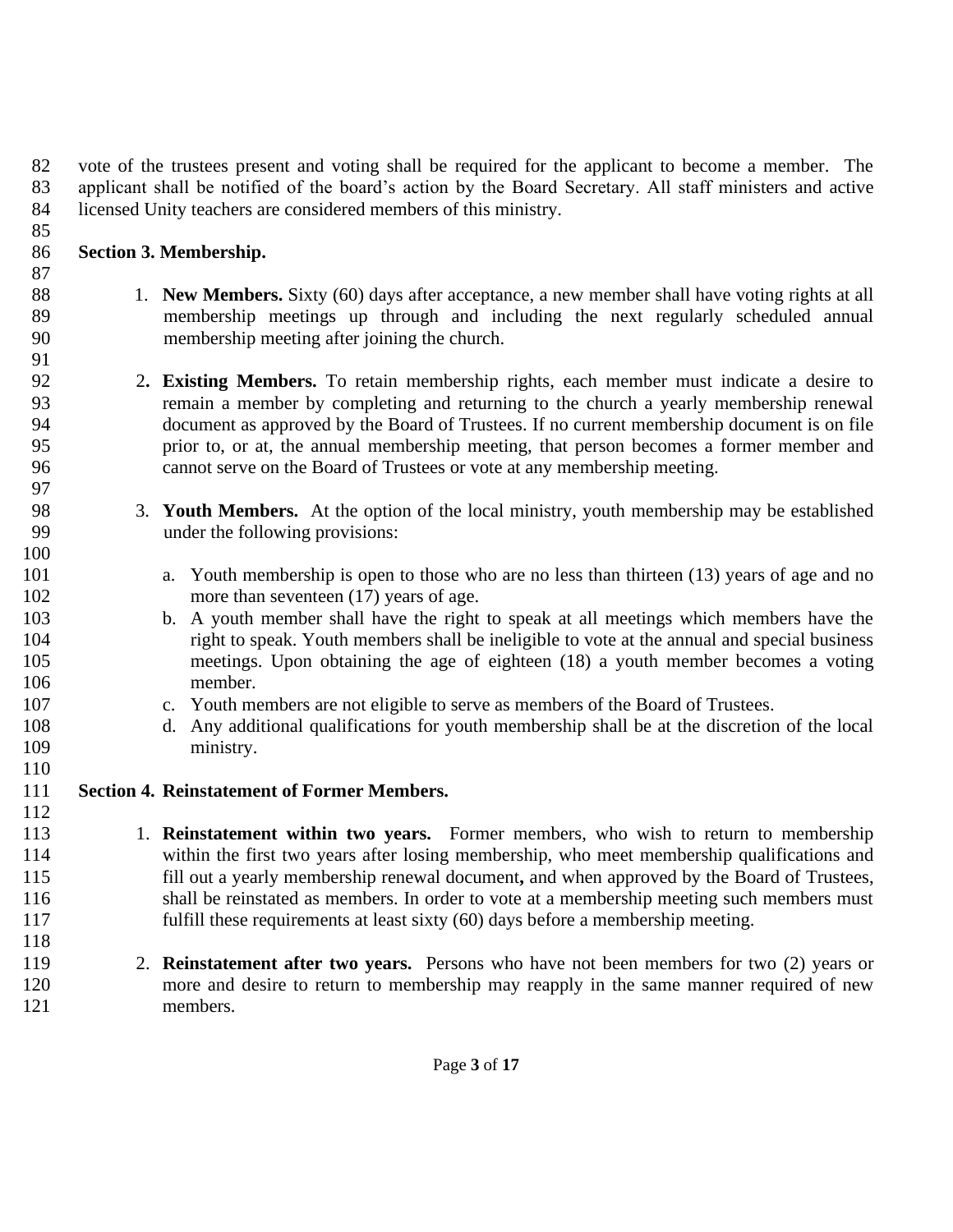| 123        | Section 5. Removal of Membership for Cause. A member may be removed for cause by the Board of               |
|------------|-------------------------------------------------------------------------------------------------------------|
| 124        | Trustees. Prior to any vote concerning removal, the member in question must be notified by                  |
| 125        | certified mail at least thirty (30) days prior to the Board of Trustees meeting of the charges that         |
| 126        | may lead to removal of membership and thereafter be given an opportunity for a hearing before               |
| 127        | the board. The member shall have the right to be present at the hearing by the Board of Trustees            |
| 128        | and may bring a person to counsel him/her who must be a member of the local ministry. A two-                |
| 129        | thirds (2/3rds) vote of the entire membership of the board currently in office shall be required for        |
| 130        | removal of membership. A member so removed is ineligible to be reinstated as a member within                |
| 131        | two years of removal unless approved by a two-thirds (2/3rds) vote.                                         |
| 132        |                                                                                                             |
| 133<br>134 | Section 6. Rights of Members. Each member of Unity of Birmingham shall have the following rights:           |
| 135        | A. To vote at any membership meeting, either in person, by telephone, or by other electronic means          |
| 136        | simultaneously with a minimum standard being oral communication.                                            |
| 137        |                                                                                                             |
| 138        | <b>B.</b> To serve on ministry teams if selected; to speak in debate at any membership meeting according to |
| 139        | the rules provided for debate;                                                                              |
| 140        |                                                                                                             |
| 141        | C. To offer suggestions to the minister(s) or Board of Trustees as may seem advisable for the good of       |
| 142        | the ministry;                                                                                               |
| 143        |                                                                                                             |
| 144        | <b>D.</b> To contact a Regional Representative or UWM directly for guidance, support, or information on     |
| 145        | available resources;                                                                                        |
| 146        |                                                                                                             |
| 147        | <b>E.</b> To participate in all activities and programs of the ministry;                                    |
| 148        |                                                                                                             |
| 149        | <b>F.</b> To review the annual financial report of the past year.                                           |
| 150        |                                                                                                             |
| 151        | <b>ARTICLE V - Meetings</b>                                                                                 |
| 152        |                                                                                                             |
| 153        | Section 1. Meetings. There shall be one annual membership meeting each year.                                |
| 154        |                                                                                                             |
| 155        | A. Date and Location of Annual Meeting. The annual membership meeting shall be held during                  |
| 156        | the first quarter at the principal location of the ministry at a time and date established by agreement     |
| 157        | between the senior minister or co-ministers and the Board of Trustees.                                      |
| 158        |                                                                                                             |
| 159        | <b>B.</b> Notice. Written notice stating the date, time, and place of the annual meeting shall be sent by   |
| 160        | postal or electronic mail to all members at least thirty (30) days in advance of the meeting.               |
| 161        |                                                                                                             |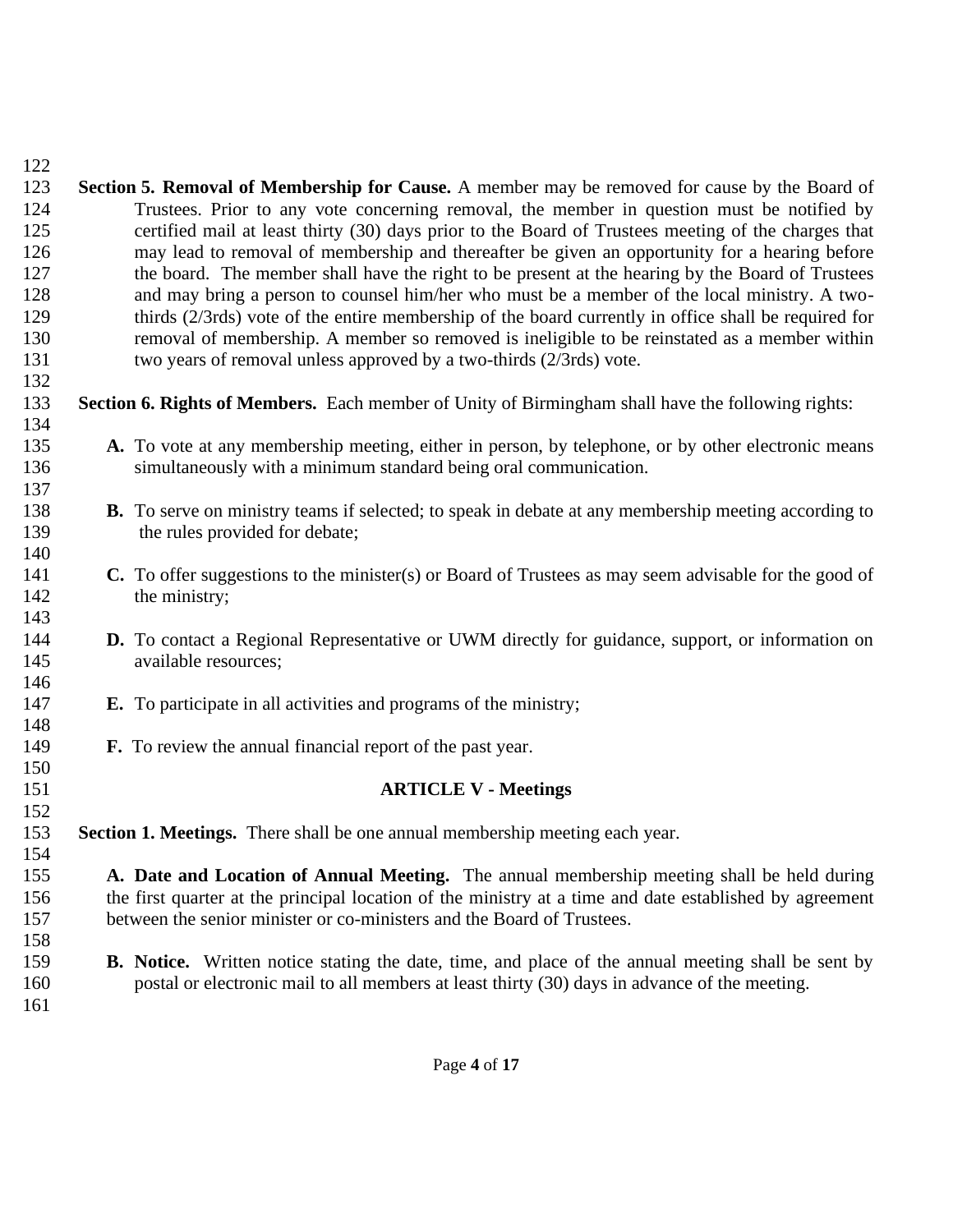- **C. Quorum.** A quorum of the meeting shall be at least 20 members present in order to constitute a quorum for the transaction of business at any annual membership meeting.
- **D. Presiding Officer.** The President of the Board of Trustees shall serve as the presiding officer of the annual membership meeting unless the President relinquishes the chair to another board member, to a representative of UWM, or to a professional registered parliamentarian.
- **E. Participation.** The right to speak in debate, to make motions, and to vote during annual meetings shall be restricted to those members who are present or in person by electronic means, and who were admitted to membership at least sixty (60) days prior to the date of the annual meeting. The right of other persons to speak during membership meetings may be extended by the presiding officer or by a two-thirds (2/3rds) vote. UWM's representative(s) have a right to speak when they 174 are at the meeting.
- **F. Voting.** Unless otherwise provided in these bylaws, a majority of the members qualified to vote, and voting, shall be necessary for approval or disapproval of the action being voted upon.
- **G. Power and Authority.** At annual membership meetings, members shall have the power and authority to do all of the following:
- 182 1. Elect members to the Board of Trustees;

- 2. Approve proposed amendments to these bylaws;
- 3. Approve by a two-thirds (2/3rds) vote any expenditure regarding the sale, pledge, or proposed financing of real property belonging to this ministry that exceeds fifty-thousand dollars (\$50,000) or thirty-five percent (35%) of the previous year's income, whichever is less;
- 4. Elect three members to serve on the Nominating Committee;
- 5. Override any action of the Board of Trustees provided notice of the action to be voted upon is sent by postal or electronic mail to all members in writing thirty (30) days prior to the meeting and is approved by a two-thirds (2/3rds) vote;
- 6. Remove by a two-thirds (2/3rds) vote any or all trustee(s) from the Board of Trustees provided 197 notice of the action is sent by mail to all members in writing fifteen (15) days prior to the 198 meeting;
- 7. Any active member may request in writing, no later than thirty (30) days prior to the annual meeting, that a specified matter be placed on the agenda;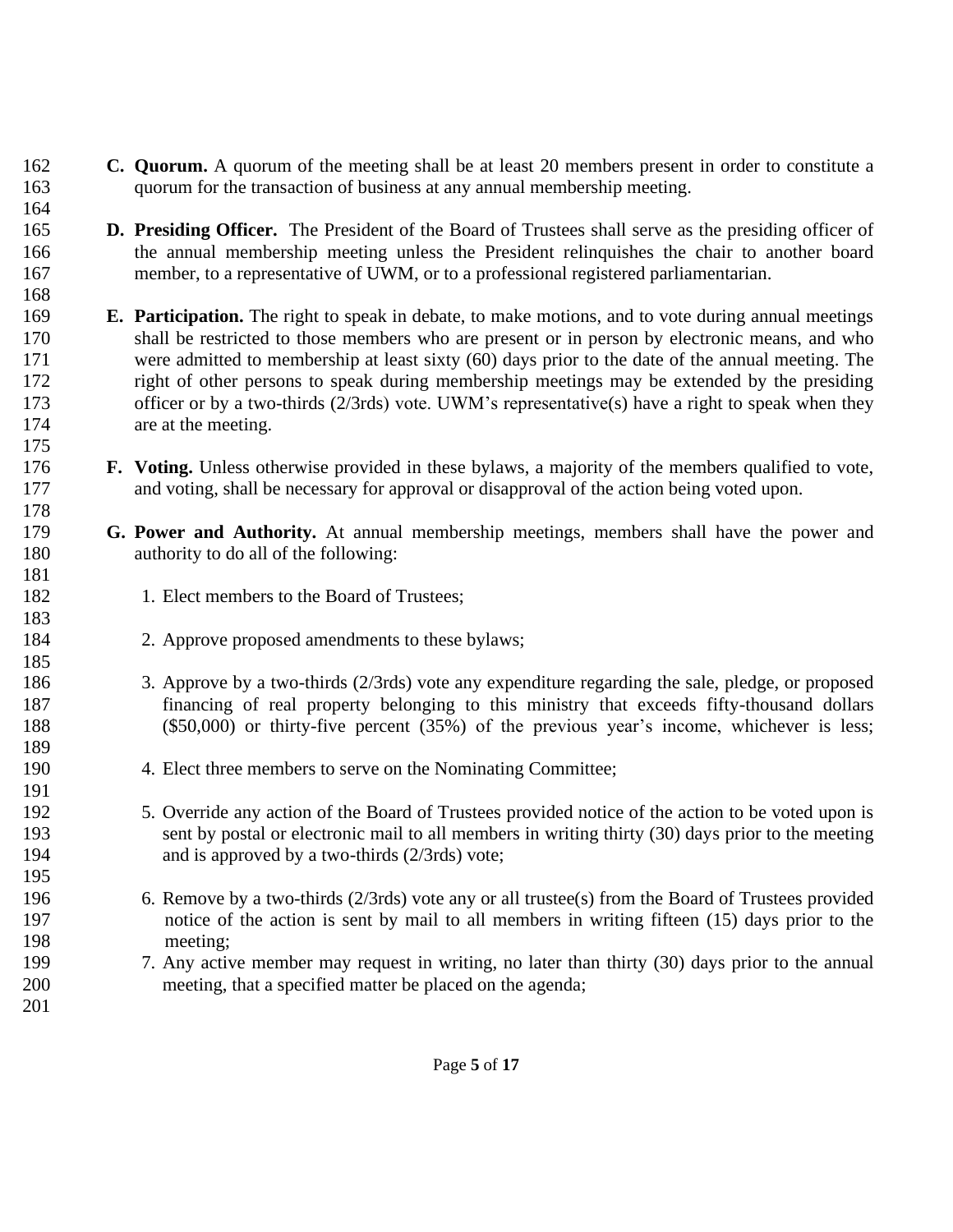- 8. Vote on any matters officially brought to the attention of the membership.
- **H. Prayer.** In any annual membership meeting, the Board President, minister(s), UWM representative or any member may request that action on an item of business be suspended while the membership enters into a time of prayer concerning the item of business. Upon such request, the presiding officer shall provide a period of prayer and silence.
- **Section 2. Special Membership Meeting.**
- **A. Requesting Special Meetings.** Any time the affairs of this ministry warrant, a special membership meeting may be requested by the senior minister (or co-ministers) by a majority vote of the entire number of trustees, currently serving on the Board of Trustees or by a petition signed by ten percent (10%) of the membership and submitted to the Board of Trustees.
- **B. Calling Special Meetings.** Upon receiving proper request for a special membership meeting, the President of the Board of Trustees shall call the meeting on behalf of the requesting party within thirty (30) days of the receipt of the request. The notice of a special meeting shall be sent by postal or electronic mail to all members at least fifteen (15) days prior to the meeting. The location, quorum, presiding officer, participation, voting, and prayer provisions for special membership meetings shall be the same as those for annual meetings.
- **C. Special Meeting Business.** Business conducted at a special meeting shall be limited to the pre-stated purpose(s) given in the meeting notice.

# **ARTICLE VI – Board of Trustees**

 **Section 1. Composition.** The Board of Trustees shall be composed of the senior minister (or co- ministers) and six trustees (or 7 without a minister) and up to three alternates. The trustees shall be elected from among the membership of Unity of Birmingham at the annual membership meeting. If the church has fifty (50) members or less it may choose to have a Board of Trustees composed of the senior minister 232 and at least three (3) trustees. 

# **Section 2. Eligibility and Term of Office.**

- **A. Qualifications.** To be eligible to be elected to the Board of Trustees a person must be an active member of Unity of Birmingham, for at least a year, and have fulfilled the requirements of membership stated in our current policy. In addition, candidates for election shall endeavor to live in accord with the Jesus Christ principles of love and truth as taught by Unity Worldwide Ministries, and, have the time to serve on the Board of Trustees.
-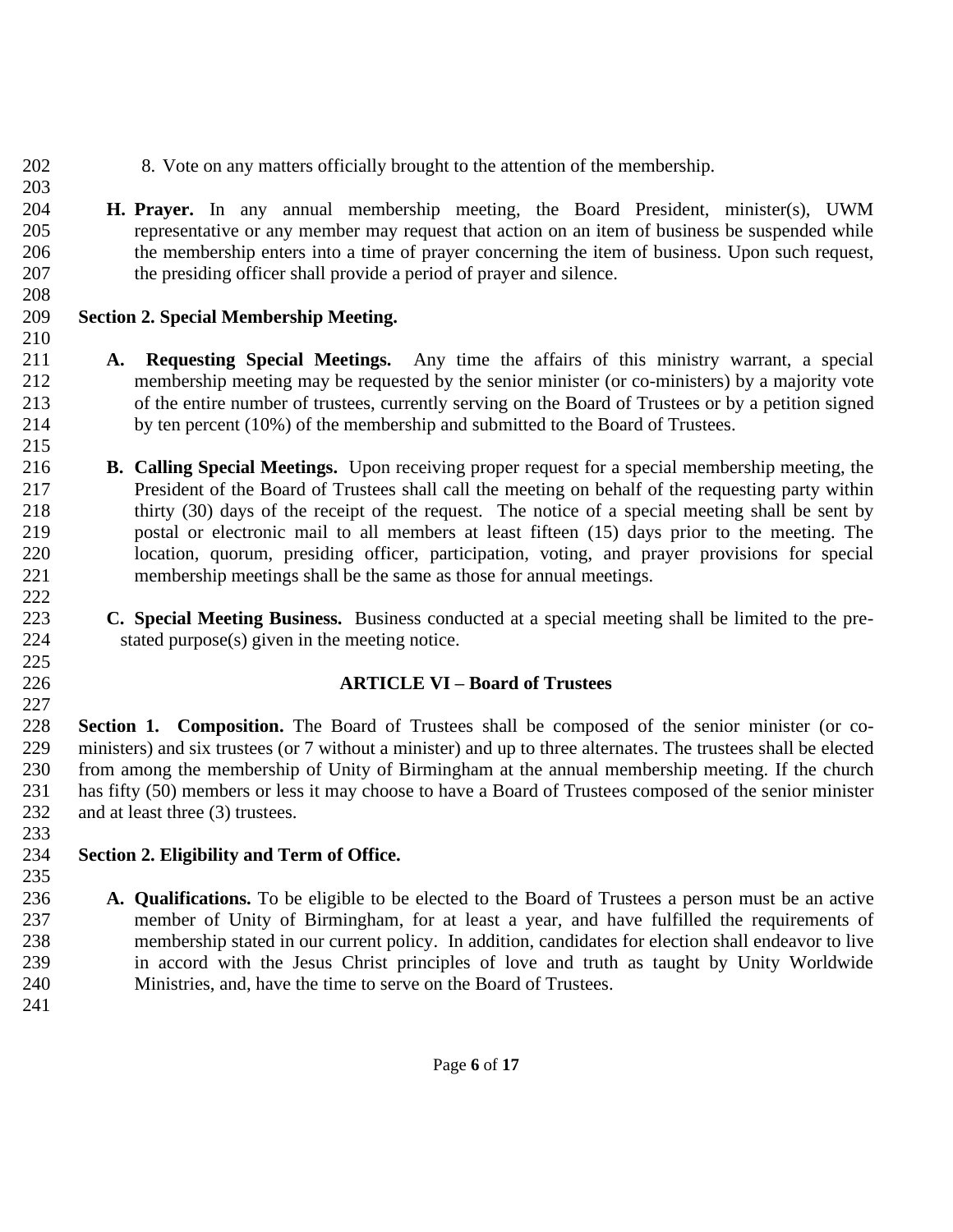- **B. Term of Office.** Elected trustees shall hold office for three (3) years, or until their successors have been elected and assume office. Trustees elected at any annual membership meeting shall take office at the conclusion of the annual membership meeting at which they were elected. No elected trustee shall serve more than two (2) consecutive terms without an interval of one (1) year between terms. Any person who serves on the board more than half of a term shall be credited with having served a full term.
- **Section 3. Prohibition of Board Service.** The following persons are prohibited from serving on the Board of Trustees:
- 252 1. Any active licensed Unity teacher from this ministry;
- 2. Relatives, significant others or household members, or full or part time employees of any 255 trustee of the ministry;
- 3. Employees/individuals receiving compensation from the ministry, with the exception of the senior minister (or co-ministers);
- 4. Relatives, significant others or household members of any individual receiving compensation from the ministry may serve on the board, but may not vote on any matter of compensation as it relates to such individual or business entity owned by such individual.
- **Section 4. Regular Board Meetings.** Regular meetings of the Board of Trustees shall be held at least once a month, unless otherwise determined by the board. There must be a minimum of one (1) meeting per quarter.
- **Section 5. Special Board Meetings.** Special meetings of the board shall be called by the President of the Board if requested by the senior minister (or co-ministers), by three (3) or more trustees, by a written petition of ten percent (10%) of the ministry's voting members, or by the President, if the President deems it necessary. Any request for a special board meeting shall be made in writing to the Board Secretary. All current board members, including the senior minister (or co-ministers**)**, shall be sent notice by postal or electronic mail of any special board meeting at least seventy-two (72) hours in advance of the meeting. The attendance of any member of the board at the meeting shall serve as a waiver of this notice requirement.
- 

- **Section 6. Action without a Meeting.** The board may take an action without a meeting if a consent in writing, setting forth the action so taken, is signed or electronically acknowledged by all of the trustees and is thereafter ratified at a regular or special meeting.
- 

**Section 7. Quorum.** A majority of the total number of trustees including the minister(s) constitute a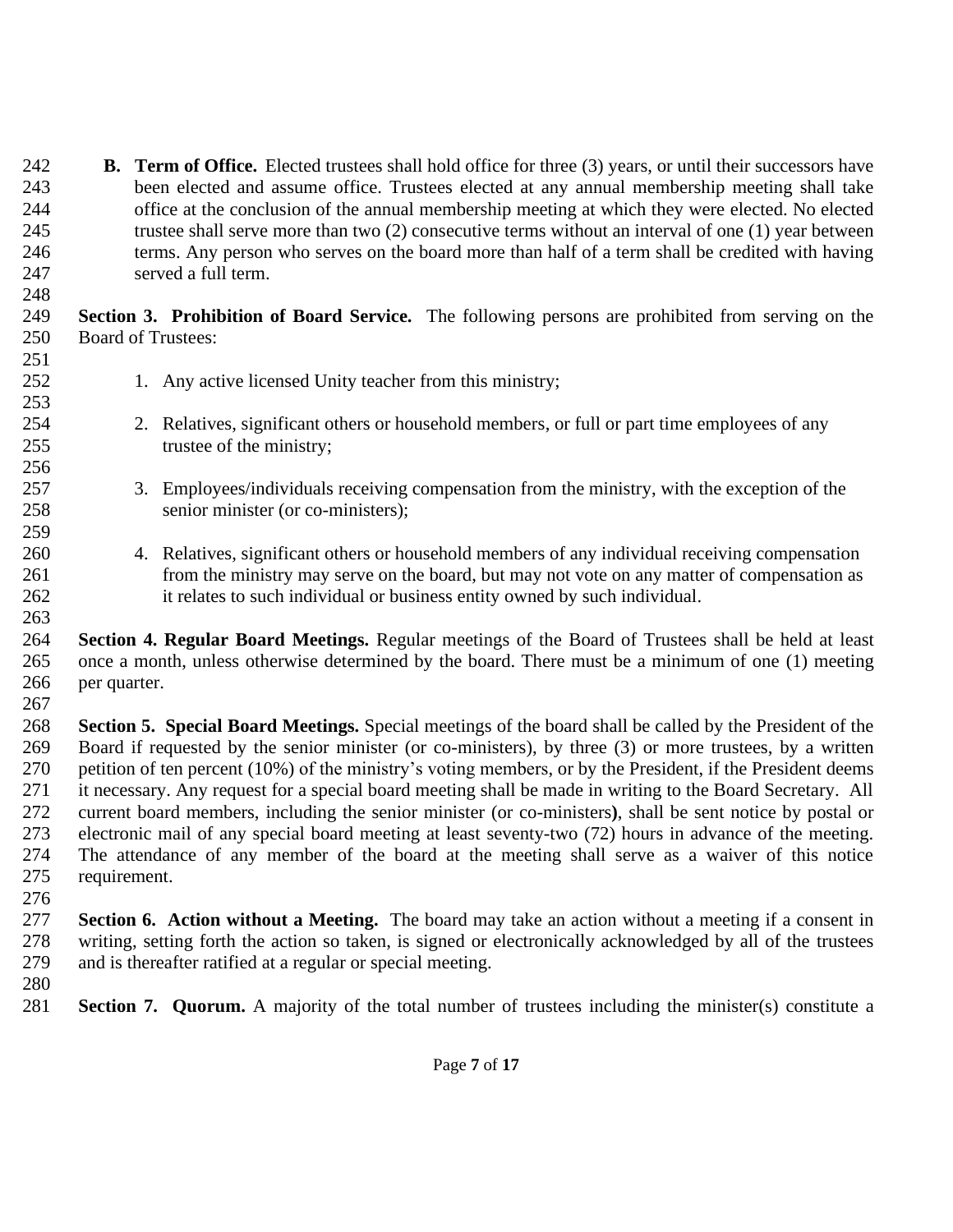quorum for the transaction of business. Unless otherwise provided herein, the vote of a majority of the trustees present and voting shall be necessary for approval of the action being voted upon. Should the total number of trustees, including the minister(s), fall below a quorum, the remaining trustees shall refer to and implement Section 13 concerning vacancies. Telephonic or electronic attendance is permitted and is not considered an absence.

# **Section 8. Board Authority.**

- **A.** Except as provided in these bylaws, all authority is vested in the Board of Trustees only when it meets in session after notice to all trustees and the senior minister (or co-ministers), and a quorum is present.
- 

 **B.** When discussing the minister's (or co-ministers) compensation, working conditions, or review of the minister's work record the board (including the minister) may decide to exclude the minister from that portion of the discussion.

 **Section 9. Prayer.** It is important that in addition to adhering to the normal procedures for legal functioning set forth in these bylaws, that the spiritual principles taught by Unity Worldwide Ministries be utilized in the handling of decisions before the Board of Trustees. During the discussion of any item of business, a trustee may request time for prayer concerning the topic. Upon such request, the President shall provide a period of prayer and silence.

 **Section 10. Duties and Responsibilities of the Board of Trustees.** As representatives of the membership, the Board of Trustees shall: 

- **A.** Uphold the spiritual purpose of this ministry as stated in Article II, Section 2 of these bylaws;
- **B.** Uphold the best interests of the membership in conducting the business of this ministry;
- **C.** Be conversant with bylaws, articles of incorporation, and establish policy for the operation of the ministry;
- **D.** Be faithful in attendance at weekly services as well as board, membership and special team meetings of this ministry;
- **E.** Determine the business needs of this ministry and authorize payment of funds for those purposes;
- **F.** Provide for the administration of the real and personal property of this ministry;
- **G.** Make decisions regarding the sale, pledge, or proposed financing of real property belonging to this ministry provided that all decisions concerning the sale, pledge, or proposed financing of real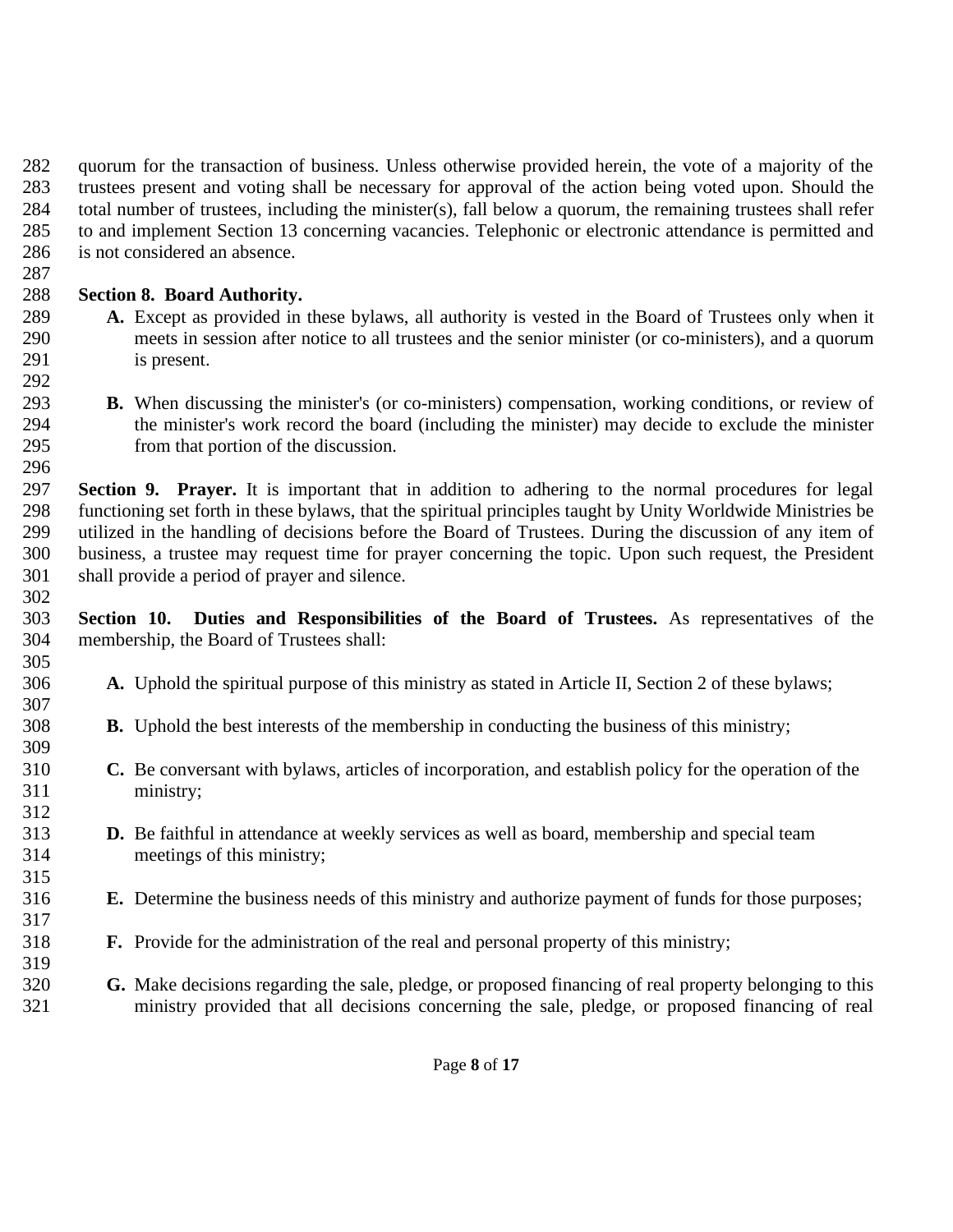- property exceeding fifty thousand dollars (\$50,000) or thirty-five percent (35%) of the previous year's income, whichever is **less**, shall be presented to the membership at a properly constituted membership meeting for final approval;
- **H.** Employ an ordained or licensed Unity minister(s) through cooperation with the employment procedures of the Unity Worldwide Ministries (UWM);
- **I.** When conflict arises between the board and the board and/or the senior minister (or co-ministers), such ministry shall seek to reconcile differences and immediately notify UWM for help with procedures and to provide guidance and consultation. After a ministry and its senior minister (or co-ministers) have sought to reconcile differences and cooperated with the procedures and guidance of UWM, the Board of Trustees may terminate the employment of a senior minister (or co-ministers) by a two-thirds (2/3rds) vote (excluding the minister.) If the senior minister (or co-ministers) position becomes vacant, the board shall notify UWM within three (3) business days;
- **J.** As recommended by the senior minister or co-ministers determine staff positions, including associate and assistant ministers, and authorize compensation through the annual budget process;
- **K.** Establish the fiscal year as the calendar year, unless the board finds a compelling reason to adopt a non-fiscal calendar year;
- **L.** Adopt an annual income and expense budget;

- **M.** Authorize periodic reviews or audits of the finances of the ministry of which may be conducted by an outside auditor or from a committee of members elected by the board;
- **N.** Ensure accounting records are current and properly maintained for all aspects of the ministry. When deemed appropriate by the board, a qualified accountant may be employed for this purpose;
- **O.** Approve applicants for membership and remove former members from the membership rolls;
- **P.** Distribute yearly membership renewal documents as approved by the Board of Trustees to all members. Keep or cause to be kept an accurate record of members and former members;
- **Q.** Fill the unexpired term of any trustee;
- **R.** Elect officers of the board and their successors to fill any unexpired term when necessary;
- **S.** Create such board committees as needed related to board functions and responsibilities of the board;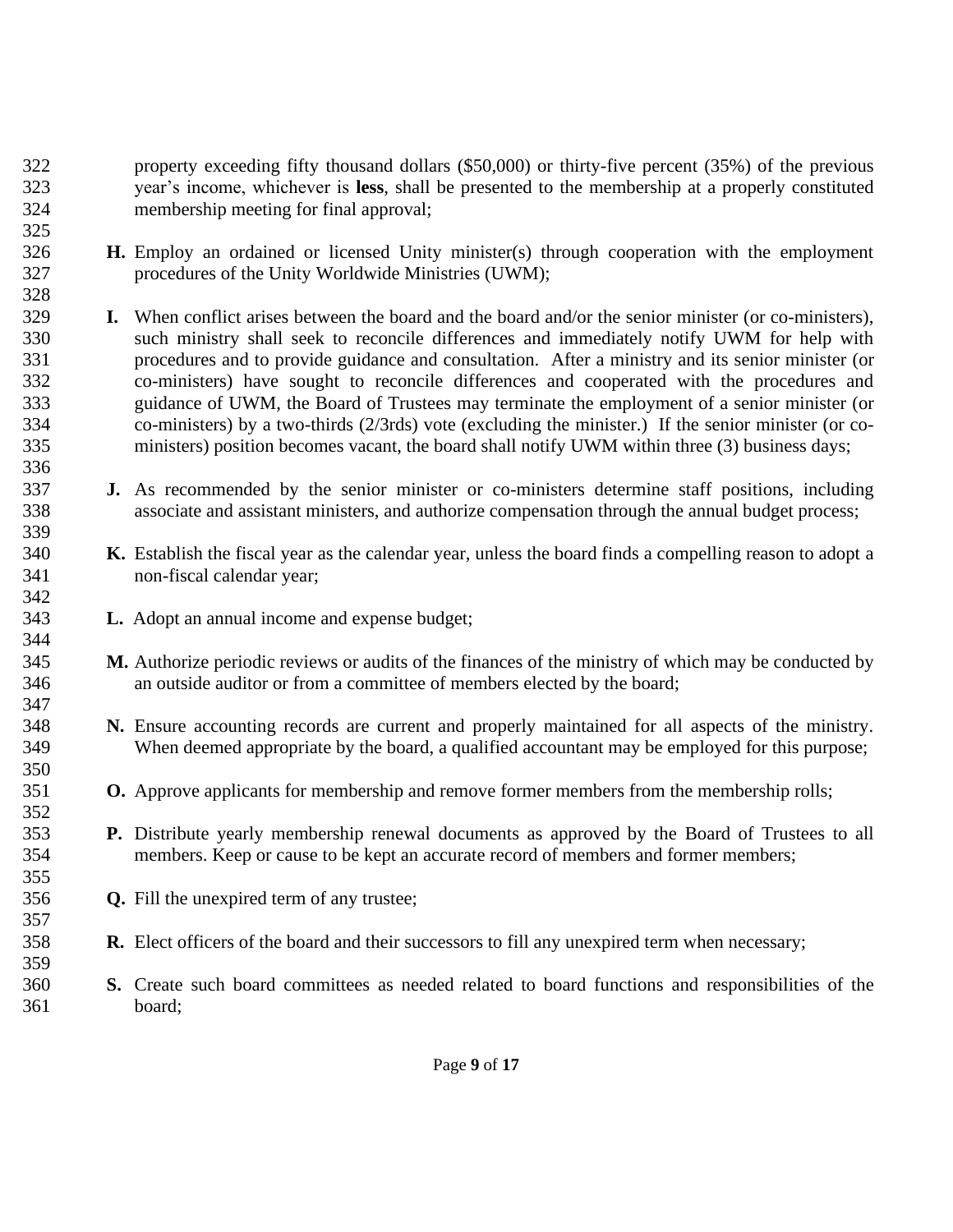| 362        |                                                                                                        |  |
|------------|--------------------------------------------------------------------------------------------------------|--|
| 363        | T. Advise the President of the Board on appointments to such committees;                               |  |
| 364        |                                                                                                        |  |
| 365        | U. Seek UWM assistance in the event of a dispute affecting the ministry;                               |  |
| 366        |                                                                                                        |  |
| 367        | V. Attend and actively participate with ongoing board education programs;                              |  |
| 368        |                                                                                                        |  |
| 369        | W. Consider issues brought to their attention by the minister(s) or members of the board;              |  |
| 370        |                                                                                                        |  |
| 371        | X. Keep or cause to be kept a background check on all staff and volunteers directly involved with the  |  |
| 372        | children's programs;                                                                                   |  |
| 373        |                                                                                                        |  |
| 374        | Y. Keep or cause to be kept accurate records of gifts to the ministry in compliance with Internal      |  |
| 375        | Revenue Service regulations; acknowledge in writing contributions in compliance with Internal          |  |
| 376        | Revenue Service regulations;                                                                           |  |
| 377        |                                                                                                        |  |
| 378        | <b>Z.</b> Issue or cause to be issued necessary 1099 and W-2 forms in compliance with Internal Revenue |  |
| 379        | Service regulations;                                                                                   |  |
| 380        |                                                                                                        |  |
| 381        | AA. Secure insurance covering the building, grounds and other properties, also Worker's                |  |
| 382        | Compensation insurance (and liability insurance for all board of trustee members, minister(s), and     |  |
| 383<br>384 | either a fidelity bond or theft and dishonesty insurance for all persons who handle money; if          |  |
| 385        | approved by the board)                                                                                 |  |
| 386        | <b>BB.</b> Take such other actions as may be deemed necessary for the best interests of this ministry; |  |
| 387        |                                                                                                        |  |
| 388        | CC. Send the Annual Ministry Report to UWM.                                                            |  |
| 389        |                                                                                                        |  |
| 390        | <b>Section 11. Nomination and Election.</b>                                                            |  |
| 391        |                                                                                                        |  |
| 392        | A. Nominating Committee.                                                                               |  |
| 393        |                                                                                                        |  |
| 394        | Selection. A Nominating Committee shall consist of the senior minister, if we have a                   |  |
| 395        | minister; one (1) current board member and three (3) members of the congregation selected at           |  |
| 396        | the annual meeting.                                                                                    |  |
| 397        |                                                                                                        |  |
| 398        | At the annual membership meeting, the membership shall select three (3) members to<br>a.               |  |
| 399        | serve on the Nominating Committee for the following year's election. In the event a                    |  |
| 400        | person elected to serve becomes unavailable the board shall elect a person from among the              |  |
| 401        | members who is not a current member of the board to fill the vacancy;                                  |  |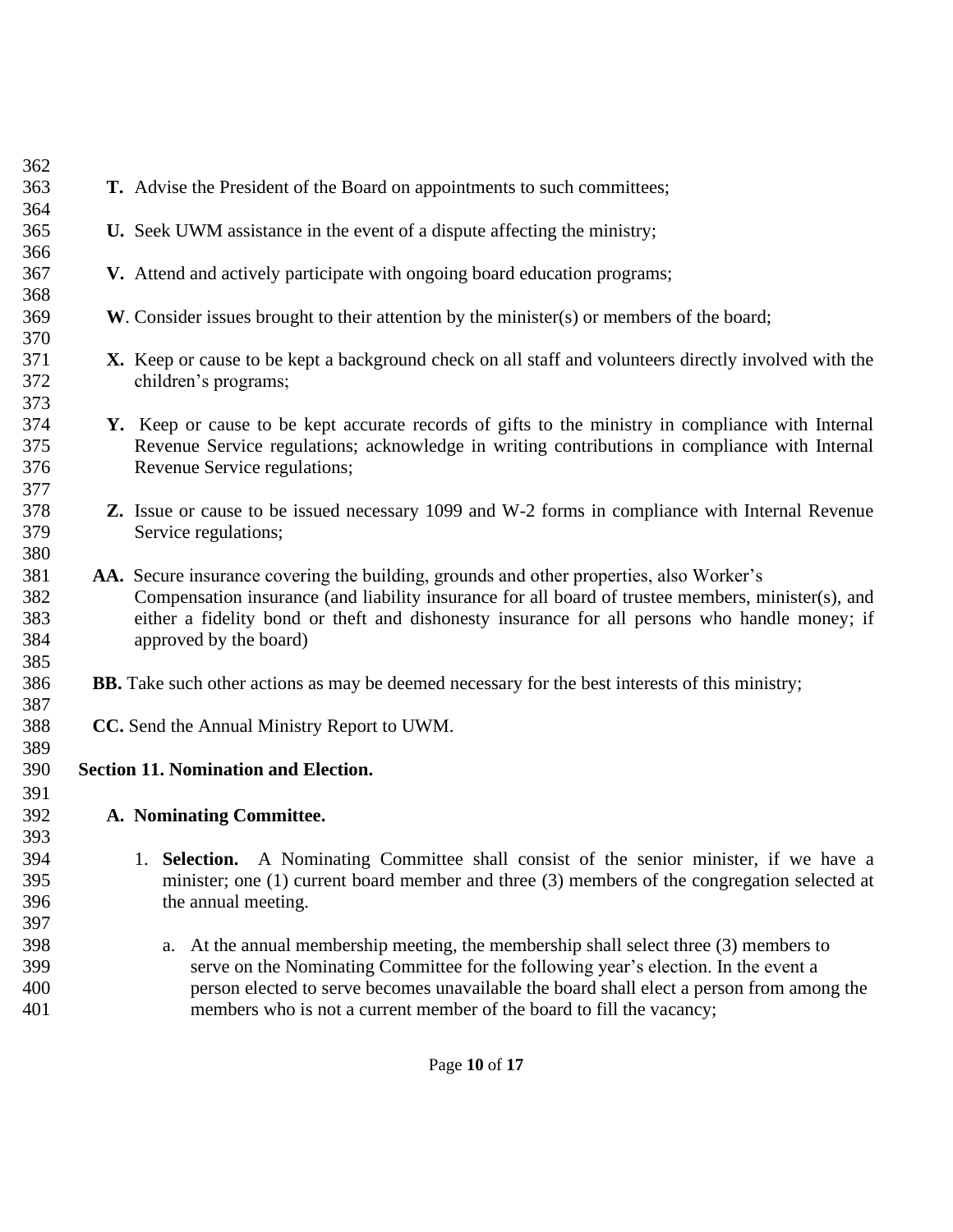| 402 |             |                                                                                                       |
|-----|-------------|-------------------------------------------------------------------------------------------------------|
| 403 |             | b. The board shall elect one of its trustees to serve on the Nominating Committee;                    |
| 404 | $c_{\cdot}$ | The Nominating Committee shall select the chair from among the three (3) congregant                   |
| 405 |             | members;                                                                                              |
| 406 |             |                                                                                                       |
| 407 |             | d. In the event of an interim board, the Nominating Committee shall complete its selection            |
| 408 |             | process within thirty (30) days from the establishment of the interim board.                          |
| 409 |             |                                                                                                       |
| 410 |             | D. Duties and Responsibilities. The Nominating Committee shall initiate a search for at least         |
| 411 |             | one (1) qualified candidate per opening for nomination as a member of the Board of                    |
| 412 |             | Trustees. The report of the Nominating Committee shall be sent to all members at least                |
| 413 |             | thirty (30) days prior to the annual membership meeting.                                              |
| 414 |             |                                                                                                       |
| 415 | a.          | Other Nominations. Any member wishing to nominate another member may do so by                         |
| 416 |             | contacting the Nominating Committee no later than fifteen (15) days in advance to the                 |
| 417 |             | annual business meeting.                                                                              |
| 418 |             |                                                                                                       |
| 419 |             | b. Self-Nominations. Any member not nominated by the Nominating Committee may submit                  |
| 420 |             | their name to the Board of Trustees no later than 15 (fifteen) days prior to the annual               |
| 421 |             | membership meeting, such nominees shall then be placed on the board ballot for election at            |
| 422 |             | the annual business meeting.                                                                          |
| 423 |             |                                                                                                       |
| 424 |             | <b>B. Nomination Procedure.</b> The presiding officer of the annual membership meeting shall:         |
| 425 |             |                                                                                                       |
| 426 |             | 1. Read Article VI, Section 10A and 10D of these bylaws just prior beginning the process of           |
| 427 |             | nomination and election; and                                                                          |
| 428 |             |                                                                                                       |
| 429 |             | 2. Call upon the Chairperson of the Nominating Committee to offer the ministry team's                 |
| 430 |             | nominations; and                                                                                      |
| 431 |             |                                                                                                       |
| 432 |             | 3. Read the names of additional nominees that have submitted their names at least fifteen (15)        |
| 433 |             | days prior to the annual business meeting.                                                            |
| 434 |             |                                                                                                       |
| 435 |             | C. Election Procedure. The election shall be by ballot if there are any partial terms to be filled or |
| 436 |             | there is more than one (1) nominee for each position. The result of the vote shall be announced to    |
| 437 |             | the annual meeting. The two (2) nominees receiving the highest number of votes shall be elected       |
| 438 |             | to fill three (3) year terms. The candidates receiving the next highest number of votes shall be      |
| 439 |             | elected to the longest unexpired term.                                                                |
| 440 |             |                                                                                                       |
|     |             |                                                                                                       |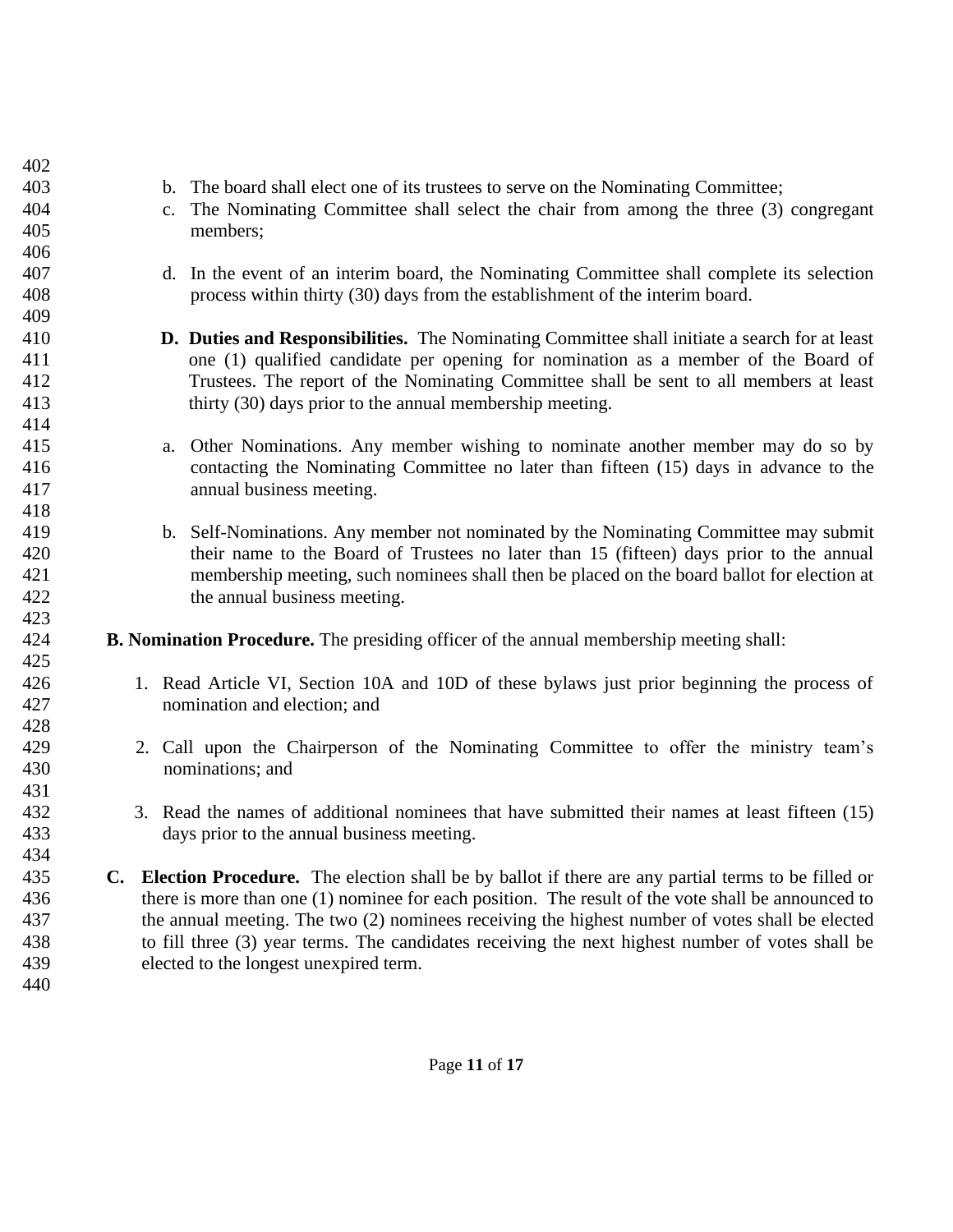**Section 12. Removal from Office by the Board of Trustees.** Any trustee may be removed by the Board of Trustees due to unexcused absences from three (3) successive regular board meetings, failure to fulfill the duties of the office, disruptive or unethical behavior. Removal requires a majority vote of the other board members.

## **Section 13. Vacancies.**

- **A.** Should there be a vacancy on the Board of Trustees, the alternate who received the most votes at the annual meeting shall be the replacement to fill the position. The term of service shall expire at the date of the next annual meeting.
- **B.** Should the number of board members fall beneath the quorum requirement, the remaining board members shall be empowered to call and hold the special meetings allowed by Section 13 C and to carry on the necessary day-to-day activities of the ministry.
- **C.** Should the number of board members fall beneath a quorum, two special membership meetings shall be called.
- 1. The first special meeting shall occur within thirty (30) days with notice of the meeting sent by postal or electronic mail to all members at least fifteen (15) days prior to the meeting. The purpose of this meeting shall be:
- a. To elect interim board members;
- b. To constitute or reconstitute the Nominating Committee;
- c. To set the date for a second special meeting. The second special membership meeting shall be held no later than seventy-five (75) days after the first meeting with notice sent to all members by postal or electronic mail at least fifteen (15) days prior to the meeting.
- 2. The Nominating Committee shall:
- a. Complete their search for board nominees within thirty (30) days of the first special 473 membership meeting;
- b. The results of the Nominating Committee work shall be mailed to all members within forty-five (45) days.
- 3. The board members shall be elected at the second of these special membership meetings. If the regular annual meeting of this ministry should be scheduled in this time period, then board elections shall be held at the regular annual meeting of this ministry.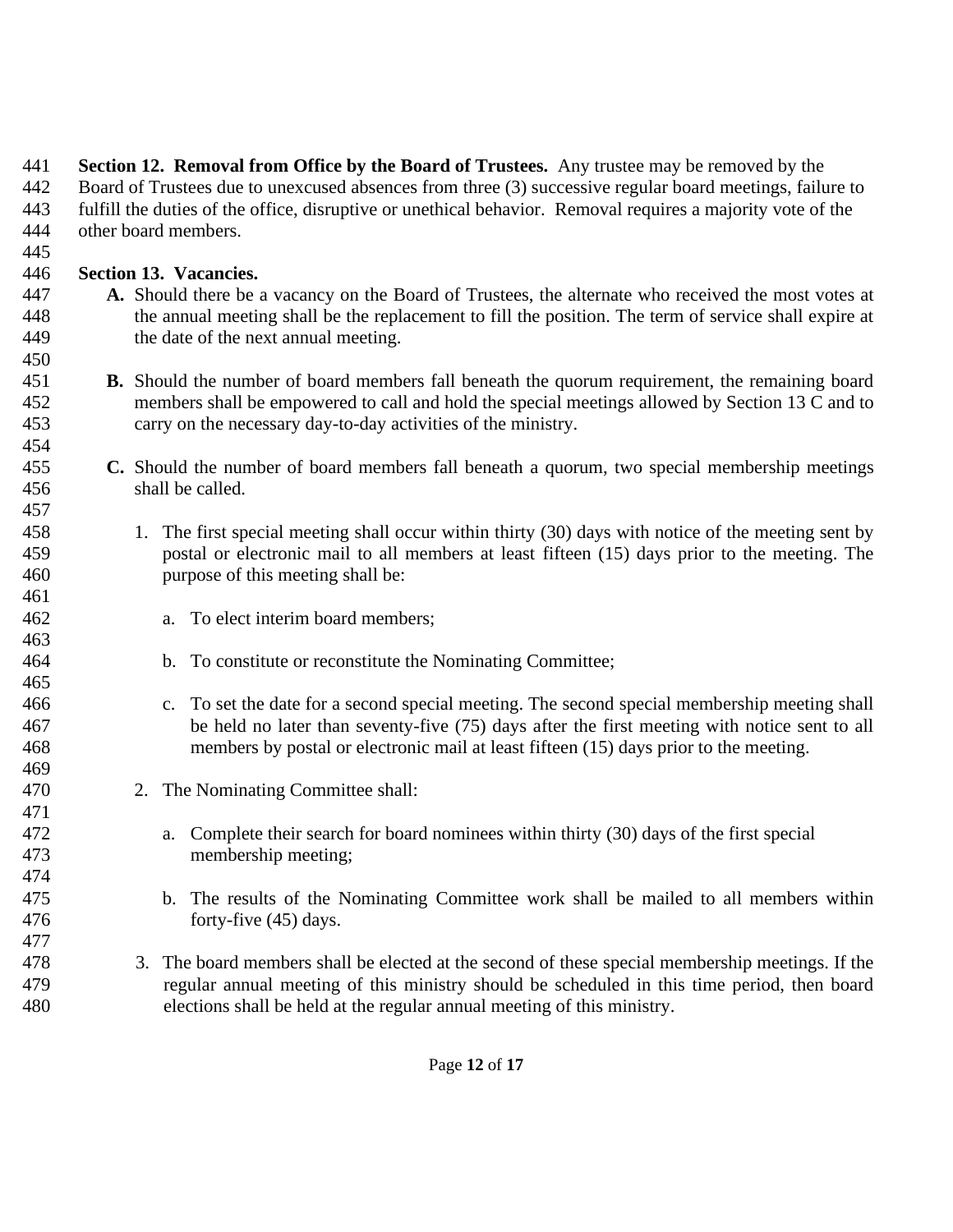**D. Election Procedure.** The candidate receiving the highest number of votes shall fill the longest unexpired term; the candidate receiving the next highest number of votes receives the next longest term. This procedure is followed until all vacancies are filled.

 **Section 14. Board of Trustees Officers.** The officers of the Board of Trustees shall be a president, a vice president, a secretary, a treasurer, and other officers as the board may decide. All officers shall be elected by a majority of the board members present and voting at the first board meeting after the annual meeting, or, at a special meeting called for the purpose of electing officers. The term of office shall be one (1) year or until successors are elected.

- **Section 15. Duties of Officers.**
- 

 **A. President.** The president shall preside at all Board of Trustees meetings, preside at all membership meetings, appoint members of ministry teams related to board functions (except the Nominating Committee) with the advice of the board, serve as an ex officio member of all ministry teams except the Nominating Committee, sign such papers and documents upon proper authorization as may be necessary and be responsible for collaborating with the senior minister in the planning of board orientations, retreats, and workshops.

- 
- **B. Vice President.** The vice president shall assist the president in the performance of that officer's duties, perform all the duties of the president of the board in the absence of the president, and succeed to the office of president in case the office of the president becomes vacant, or the vice president may open the position to be filled by another board member with a majority vote for the board member. In such a case, a new vice president shall be elected from among the remaining trustees to fill the remainder of the unexpired term.
- **C. Secretary.** The secretary shall keep, or cause to be kept, an accurate record of the minutes of all board and membership meetings, hold in custody and be responsible for all reports, contracts, other legal papers, keep the meeting minute books at the principal executive office of the ministry at all times or in such other depository as prescribed by the board, be a signatory to any legally required documents which the state or local government determine necessary, attend to all official business as directed by the board, keep or cause to be kept up-to-date membership lists, and send or cause to be distributed yearly membership renewal cards to all members.
- **D. Treasurer.** The treasurer shall be custodian of all funds belonging to this ministry, pay out or cause to be paid out funds authorized by the board, see that all expenditures are evidenced by proper receipts and vouchers, keep or cause to be kept a record of all financial transactions, submit monthly financial reports at each regular board meeting, submit a financial report covering the last complete fiscal year and a budget for the upcoming year to be approved by the membership at the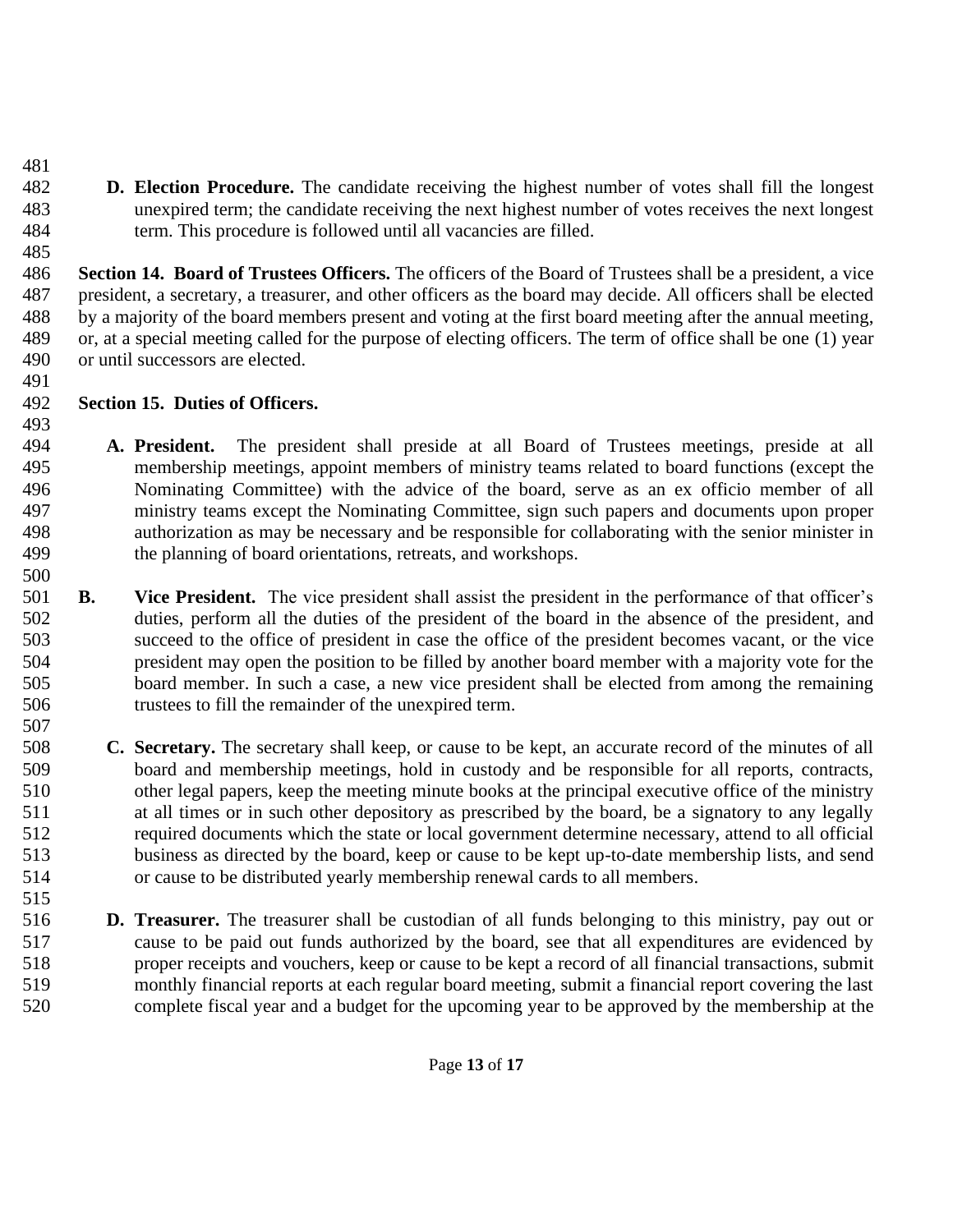annual membership meeting, and account or cause to be accounted for by the appointment of qualified persons all funds received being responsible to assure that all such funds are deposited in accounts authorized by the board. When counting ministry funds there should be at least two (2) persons present. The treasurer is required to pass background checks for the faithful performance of his or her duties as the board may require. **ARTICLE VII – Emergency Situations** In the case of a national emergency declared by the President of the United States, a State Emergency declared by the governor, or a local emergency as determined by a two-thirds (2/3rds) vote of the local ministry trustees present and voting, the Board of Trustees is authorized to meet by electronic means and to have the full power to adjust budgets and cancel/postpone events or reschedule them as electronic meetings. As long as the emergency lasts, the Board of Trustees may take any other emergency actions deemed helpful and necessary to assure the welfare of this ministry. **ARTICLE VIII– Administration and Leadership Section 1. Administration.** The administration of Unity of Birmingham shall be vested in the Board of Trustees and the senior minister (or co-ministers). **Section 2. Minister(s).** The minister of Unity of Birmingham shall be hired by the Board of Trustees who will set the Minister's Contract. The Minister's Contract outlining the operations of the church shall be a transaction between the Board and the minister. Upon applying for the position of Minister, the Board shall make the Minister's Contract available to the applicant. **A. Senior Minister (or Co-Ministers).** The senior minister (or co-ministers) shall be a duly licensed or ordained Unity minister(s) or someone serving under special dispensation. 1. **Duties.** As the spiritual leader(s) of this ministry, the senior minister (or co-ministers) shall be responsible for the scheduling, conduct, content of Sunday services. The minister will be

- responsible for collaborating with the ministry team leader about classes and all other activities that further the purpose of this ministry**.** The minister shall:
- a. Along with the approval of the Board of Trustees be responsible for the complete functioning of this ministry, including the hiring and termination of all employees including associate or assistant ministers;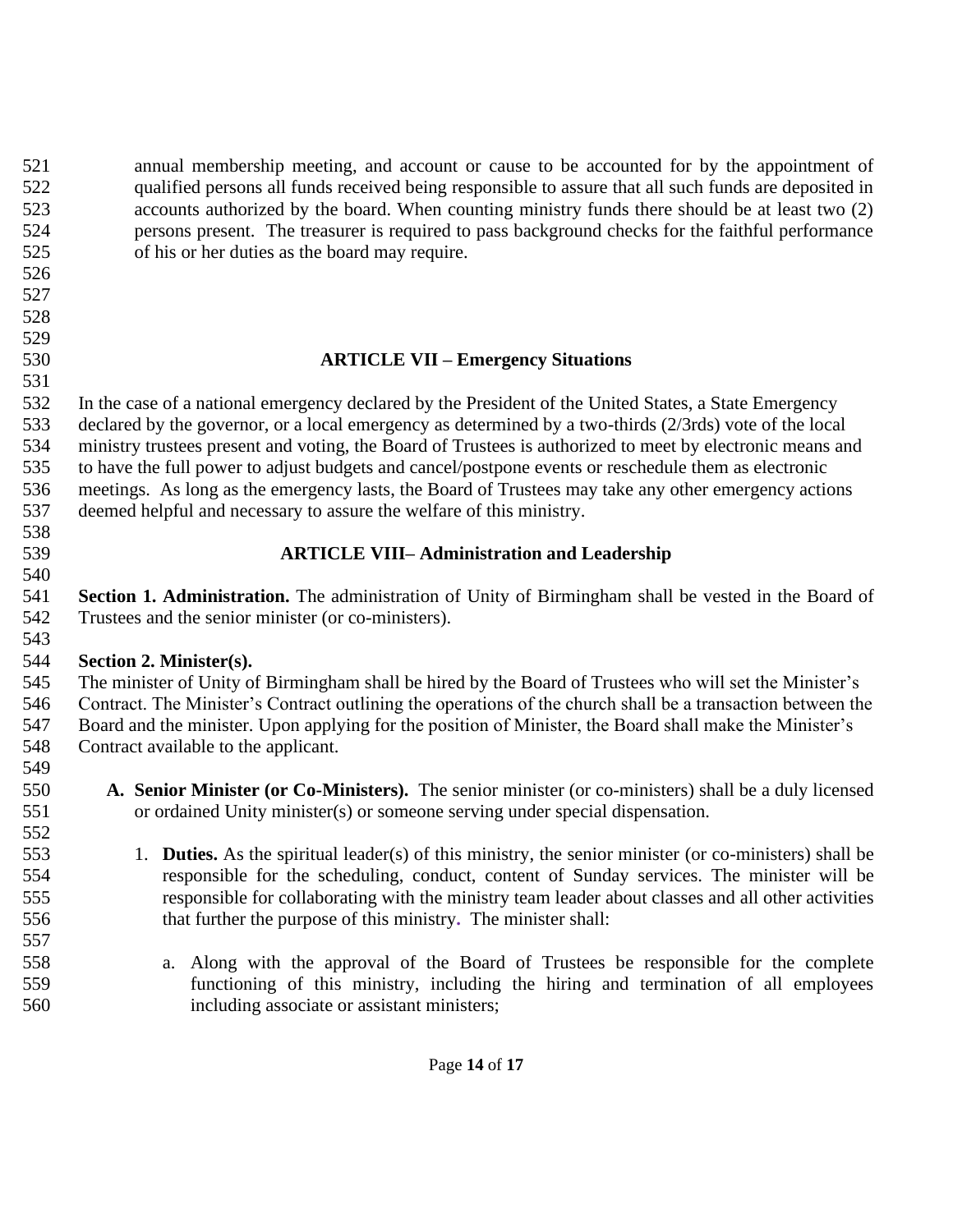| 561 |           |    |                                                                                                                |
|-----|-----------|----|----------------------------------------------------------------------------------------------------------------|
| 562 |           |    | b. Be and serve as voting member(s) of the Board of Trustees on all matters except their own                   |
| 563 |           |    | employment, or that of their successor(s);                                                                     |
| 564 |           |    |                                                                                                                |
| 565 |           |    | c. Serve as ex officio member(s) of all ministry teams;                                                        |
| 566 |           |    |                                                                                                                |
| 567 |           |    | d. Be responsible for collaborating with the ministry team leader in creating specific ministry                |
| 568 |           |    | teams related to these duties; and appoint the members of these teams;                                         |
| 569 |           |    |                                                                                                                |
| 570 |           |    | e. Be responsible for promptly seeking UWM's assistance in the event of a dispute adversely                    |
| 571 |           |    | affecting the ministry.                                                                                        |
| 572 |           |    |                                                                                                                |
| 573 |           | 2. | <b>Selection.</b> The Board of Trustees shall select the senior minister (or co-ministers) following           |
| 574 |           |    | the employment procedures for ministerial personnel of UWM.                                                    |
| 575 |           |    |                                                                                                                |
| 576 |           |    | 3. Compensation. The compensation of the senior minister (or co-ministers) employed by this                    |
| 577 |           |    | ministry shall be set by the Board of Trustees and be in alignment with the approved budget.                   |
| 578 |           |    |                                                                                                                |
| 579 |           |    | <b>B.</b> Associate and/or Assistant Ministers. Associate and/or assistant minister(s) are hired by the senior |
| 580 |           |    | minister (or co-ministers) with the consent and approval of the Board of Trustees. These ministers             |
| 581 |           |    | function with less responsibility than the senior minister (or co-ministers).                                  |
| 582 |           |    |                                                                                                                |
| 583 |           |    | 1. <b>Qualifications.</b> Any associate and/or assistant minister shall agree to abide by the UWM              |
| 584 |           |    | Code of Ethics and the Sexual Conduct Policy.                                                                  |
| 585 |           |    |                                                                                                                |
| 586 |           |    | 2. <b>Duties.</b> The associate and/or assistant minister(s) shall perform the duties and fulfill the          |
| 587 |           |    | responsibilities assigned them by the senior minister (or co-ministers) with approval from the                 |
| 588 |           |    | board.                                                                                                         |
| 589 |           |    |                                                                                                                |
| 590 |           |    | 3. Compensation. To the extent funded by the board the compensation of the associate and/or                    |
| 591 |           |    | assistant Minister(s) shall be fixed by the senior minister.                                                   |
| 592 |           |    |                                                                                                                |
| 593 |           |    | <b>Section 3. Definitions.</b>                                                                                 |
| 594 |           |    |                                                                                                                |
| 595 | A.        |    | A Unity Ministry. A member ministry is a ministry recognized by UWM.                                           |
| 596 |           |    |                                                                                                                |
| 597 | <b>B.</b> |    | Senior Minister. A senior minister is a Unity minister duly ordained, licensed or serving under                |
| 598 |           |    | special dispensation by UWM or Unity School of Christianity prior to July 1, 1966, who assumes                 |
| 599 |           |    | the spiritual leadership and administrative leadership role in a member ministry. This leader                  |
| 600 |           |    | oversees teaching, preaching, healing, counseling, praying and all spiritual services and fellowship           |
|     |           |    |                                                                                                                |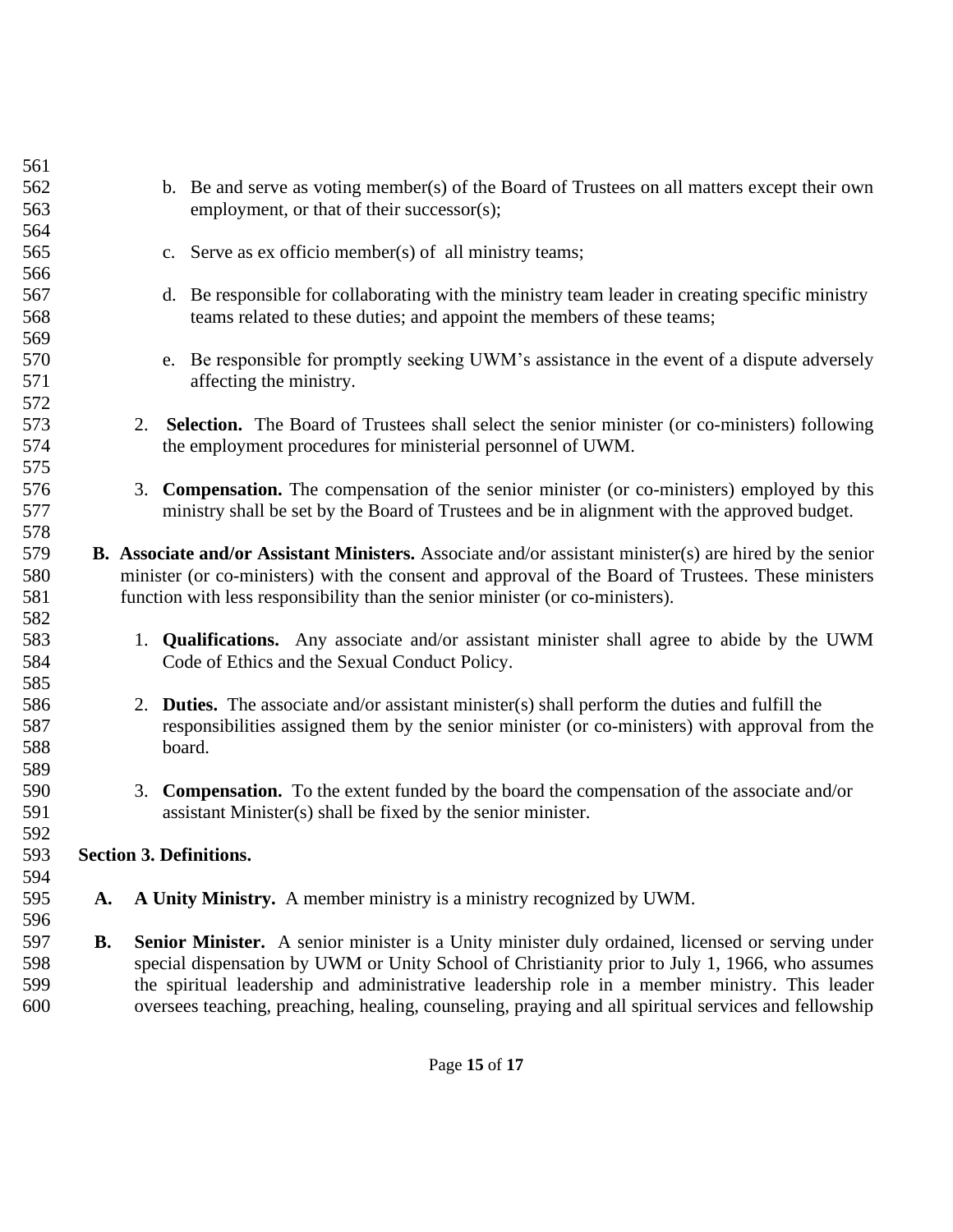activities of the ministry**,** not including other activities approved by the board. The senior minister shall also be responsible for overseeing the administration and operation of the ministry as per the Minister's Contract.

- **C. Co-Minister.** In shared partnership ministries, a co-minister is a Unity minister duly ordained or licensed by UWM or Unity School of Christianity prior to July 1, 1966 or serving under special dispensation, who equally assumes the leadership role with another minister in a member ministry.
- **D. Associate Minister.** In ministries with more than one minister, an associate minister may be equal in ability, but function with less responsibility than the senior minister. The associate minister reports to the senior minister, who determines the scope of the associate's responsibilities as approved by the Board of Trustees.
- **E. Assistant Minister.** The skills and/or experience of the assistant minister may be less than those of the senior minister. The assistant minister reports to the senior minister, who determines the scope of the assistant's responsibilities. The assistant may be placed in a specialized service area of the ministry, i.e., pastoral visitation or administrative support.

#### **ARTICLE IX – Dissolution**

 In the event that this corporation is dissolved, in order to sell the property or transfer or allocate the property, assets, and any funds remaining after debts are paid, the Board of Trustees shall unanimously 623 decide where to allocate the funds and property and will call a special meeting of the congregation. A  $\frac{2}{3}$  vote of the congregation is necessary to ratify this decision by the Board. In the event that a 2/3 vote is not reached, a meeting will be convened with the congregation (members) and the Board of Trustees to discuss additional ideas/proposals. This process will be repeated until a 2/3 vote occurs. 

# **ARTICLE X – Parliamentary Authority**

 The rules contained in the current edition of *Robert's Rules of Order Newly Revised* shall govern this ministry in all cases to which they are applicable and in which they are not inconsistent with these bylaws and any special rules of order the ministry may adopt.

#### **ARTICLE XI – Amendment of Bylaws**

 Any amendment(s) to or general revision of these bylaws shall be adopted at any annual or special membership meeting provided that written notice setting forth the exact wording of such proposed amendment(s) or general revision has been sent by postal or electronic mail to all members at least fifteen (15) days prior to the meeting at which they shall be considered. An affirmative vote of two-thirds